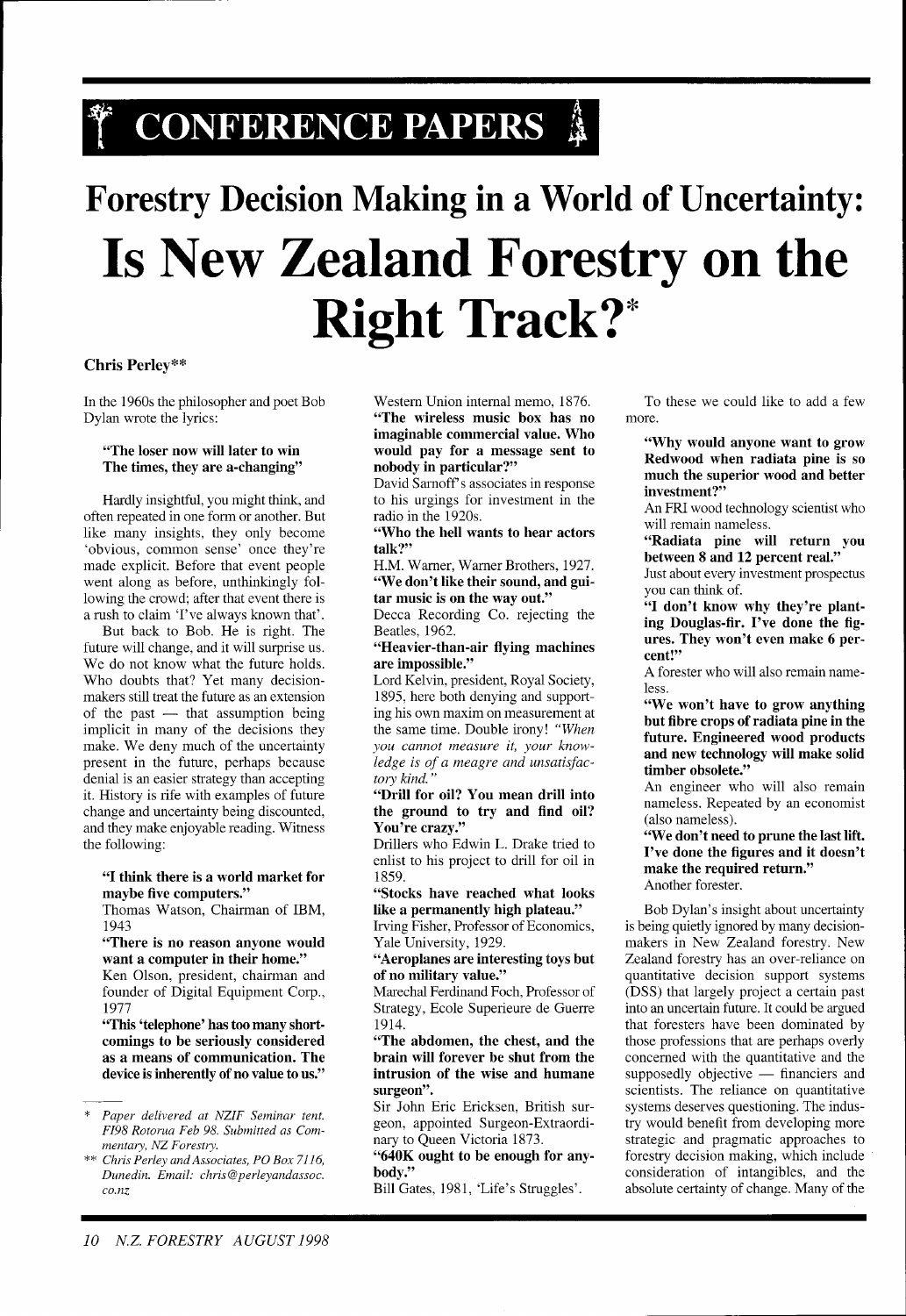newer entrants into the industry do illustrate a broader perspective, but their approach is still not accepted by many in the industry.

There is a particular over-emphasis on discounted cash flow techniques that extrapolate the past into the future, even to the point of allowing such techniques to set strategic direction. On a related theme, we have such an obsession with the cost of capital, often as if it were the only relevant variable for future investment success, that we do exactly as John Ralston Saul wrote in his book 'Voltaire's Bastards'. That is, we abdicate thought, and remove ourselves from both broader, common sense considerations, and moral considerations of society and the environment. These parts of the business environment are as real as the quantitative variables. They should not be sacrificed on the altar of spreadsheets. Ignoring them only serves to increase the inherent risk and uncertainty of any investment decision.

#### **Of risk, uncertainty and objectivity**

Most New Zealand forestry decision-makers accept the reality of quantifiable future **risk,** however the future, intangible **uncertainty** associated with society, competitors, markets and the environment is often ignored. This is despite uncertainty rather than mathematical probability being the ruling paradigm in the real world (Bernstein 1996, p228, quoting JM Keynes). When, and if, sensitivity analysis is practiced it is confined to the quantitative variables, because that is the world within which many forestry decisionmakers live. Following Lord Kelvin's maxim on measurement, if something cannot be measured, then that something is best not considered by people who pride themselves on a 'rational' perspective. To do so, they perhaps believe they risk criticism for lacking objectivity. Both scientists and economists run scared of accusations of value judgments, without realising the narrowing of perspective that results from following such a catechism, and the irony given that that code represents a social value in itself. It may be an appropriate value for science, but making a decision about investment is entirely a different matter.

# **The myth of 'objectivity'**

This obsessively quantitative, 'rational' perspective is a charade. The irony is that, while trying to claim 'objectivity' and denying any vestige of 'subjectivity', few people appreciate that the choices and measurements they make have a subjective element. One of the accepted philosophical and psychological realities is that observation is theory-laden. What we

'see' and assume is 'objective' is influenced by the values we hold, our knowledge, our perspectives, our beliefs. One person will see the mud at their feet, another the stars reflected within. A Victorian would see a scandal where we today might see only humour.

To illustrate this point, answer the following: "Is managing a forest simply farming capital, growing a crop, or managing a biophysical system with a social dimension?" Your answer to that question influences what variables you choose to consider, what ones you choose to measure, and what values you place on those quantitative variables. All three dimensions have subjective elements.

#### **Subjectivity and decision-making**

Subjective judgment, which puts the data into a wider context, is necessary to complete the decision-making process (Bemstein 1996). If we acknowledge the subjective dimension to decision-making then it follows that there are as many interpretations on the available and chosen data as there are human beings involved. This difference in interpretation depends on the different world views involved (individual ontologies), as well as the different motivations of decisionmakers. These vary enormously with chosen management strategy. By way of example, many farmers are motivated by whole farm economics, having land that is commercially productive, aesthetics, or shelter. Many corporates' strategies to ensure future commercial success may involve a focus on quality, or a particular vision of the future. The figure derived at the bottom of a spreadsheet is only one small dimension of the decision-making process. In some instances, it may not be a relevant dimension at all, perhaps because it runs counter to the chosen strategy involved.

If this integration of the subjective into decision-making was accepted in New Zealand then we ought to see tolerance of different approaches to forestry management. However, tolerance of differences is not that apparent. Those who practice a different decision-making approach than the New Zealand financially dominant creed remain subject to critique, while those who do the critiquing fail to see their own subjective values being exposed in the process.

#### **Contemplating the future**

The necessity to appreciate the subjective context of decision-making is particularly so in projecting the future, something all foresters must do. The future **must**  involve subjective judgment. You cannot know the future. You can only make an informed judgment, project the past or

wildly guess. Those with the broadest perspective  $-$  dare I say those with some Humanities background to complement and temper their Commerce or Science Humanities background to complement<br>and temper their Commerce or Science<br>backgrounds — are the more likely to pick<br>the right road J will data further in seve the right road. I will dare further in saying that the people most likely to **not** get it right are those Dr Strangeloves buried in their petrie dishes, or those cloned Milton Friedmans focusing on their spreadsheets, in denial of uncertainty. I confess that these people scare me!

One thing is certain: the future will not be like the past. Depending on the business structure, a strategy of projecting the past probably has the least going for it for two main reasons. Firstly, whoever plays that game is sure to be in a poor position compared with an investor who consciously considers the future social, ecological and economic trends. They will have more chance of catching the next wave that comes along, and the profits and market share that is associated. Trying to catch the next wave by focusing on the wave that's just gone past seems a dangerous strategy. The next is bound to be an unpleasant surprise. I think the term is 'wipeout'.

Secondly, any strategy that involves chasing the number at the bottom of the spreadsheet is sure to involve the companionship of a number of fellow believers. The pack might get rather large. As common sense should tell us, unless supply remains below demand for the particular product (specifically, for largish branched, highly tapered, radiata pine logs with a high proportion of juvenile wood, encouraged by chasing a high IRR or using a high discount rate) then you should expect entry costs to rise and product prices to drop. The 'Projected' returns may not relate at all to the 'Actual' returns achieved.

As an illustration, it might be enlightening to compare the actual investment success of a small number of Douglas-fir growers (whose projected IRR, if they bothered to do the calculation, just happens to be 6%), with the actual success of a very large number of growers of radiata pine proudly projecting an IRR of 12% 30 years before the event. Oh, for a time machine to replace my simulation model.

The uncertainty of the actual outcome cannot be reasonably denied. It could very well be that the current projected financial 'loser' (Douglas-fir, Redwood etc.) could actually outperform the current projected 'winner' (radiata pine managed to minimise the cost of capital). The former may be in a position to dictate price for all log types, the latter forced to take the price for only a proportion of the potential production.

To deny the subjectivity and uncer-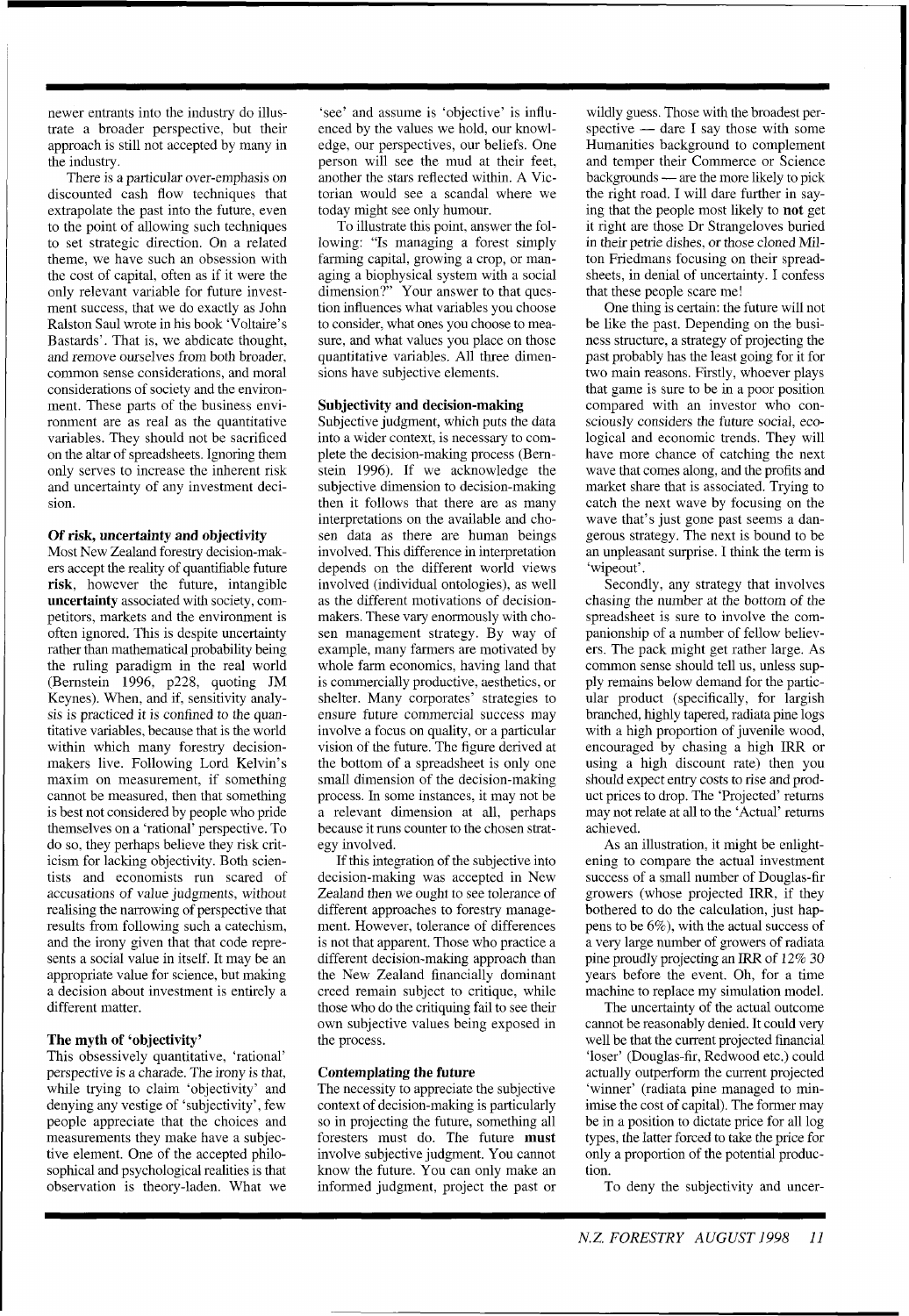tainty involved in projecting the future, and to focus on only the available, past, quantitative data is analogous to driving a car while looking into the rear vision mirror (forgive yet another metaphor). Worse, extrapolating the past in the interests of 'objectivity' involves an implicit assumption (that you **can** extrapolate) that is itself subjective - a circular argument. The farther into the future you deny the relevance of subjective judgment, the more the analogous car accelerates.

Is such an approach either objective or rational? (Good luck on the turns.) The implicit condemnation of subjectivity in so much of our decision-making is the irrationality.

A quote credited to Bill Studholme, Manager Selwyn Plantation Board, circa 1982 to a group of forestry students is relevant to this discussion. He obviously recognised the assumptions and uncertainty within discounted cash flow:

(2. *"Mr Studholme, could you please*   $tell$  *us the IRR for this particular stand.* "

*A. "Certainly. Which one would you like?"* 

#### **Understanding the context surrounding decision support systems**

Many people will defend decision support systems on the basis that it is not the DSS that is at fault, but rather the understanding of the user that results in faulty application. This is an entirely appropriate point. Artificial DSSs can only work with that most sophisticated of decision support systems attached, the human brain. Yet time and time again people use artificial DSSs, often where entirely inappropriate given the particular circumstances, and worse, do the unforgivable, and turn their brains off completely. They let the thing dictate the answer while mouthing platitudes such as: "It's only a guide" when they actually treat it as a **guide-dog,** dragging their blind carcass along behind! This is one of the reasons why DSSs are getting a bad name.

Many, if not most users don't consider, or even understand, the many intangible variables which a DSS might not cover but which a human brain will. They do not appreciate the assumptions within the models, or the fact that many times they are dealing with a mythical average of, for argument's sake, a forest site (the statistician with her head in the oven and feet in the freezer, who, on average, feels fine, is 2 propos). Nor do they temper the result with consideration of the objectives, resources, constraints and chosen strategies of the decision-maker (even, at times, if that decision-maker is themselves! !). To compound the irrationality, the wider con-

text of society, economy, competitors, environment, and markets is considered too disparagingly 'soft' to warrant the attention of their 'objective' and 'rational' professionalism.

The result of such a limited perspective is the reduction of a 'soft' system, involving uncertainty as well as intangible and qualitative variables relating to social, psychological and biotic parts of a system, to a 'hard' quantitative system where mathematics can provide some myth of certainty. Reductionism of this nature is philosophically unsound, much like trying to reduce a representation of a multidimensional model to only the x and y variables on graph paper.

#### **A suggestion for a better decisionmaking framework**

New Zealand should move away from its use of decision support systems as surrogate intelligence and limit them to their rightful place. If foresters want to make decisions for the future they need to recognise and acknowledge a number of points:

- Future uncertainty is a reality.
- Decision making involves the use of subjective judgment as well as objective data.
- The best decisions regarding the future are likely to be made where a broad perspective is applied, including likely actions and reactions of competitors, trends, markets, etc.
- Developing a strategy based on a broad range of 'soft' as well as 'hard' information comes before use of decision support systems (DSS).
- There is no such thing as the right decision for everybody.
- The most successful strategies for long-term industries will probably be The most successful strategies for<br>long-term industries will probably be<br>those that include a range of options e.g. of species, regimes, locations, markets.
- Beware of maximising anything because it will probably come back to bite you.
- DSSs must be used only in the appropriate strategic and business environment context.
- If you don't know the relationship between the DSS and the real world, then don't use it.

#### **An example strategy for an independent forest grower**

A hypothetical forest grower might want a number of things in their strategy (Note: it is not my intention to advocate this particular strategy, it is to illustrate a point):

Inception of **early cashflow** (for a 'greenfields" forest) to keep the banks at bay.

- The ability to **dictate price** by growing something that people are likely to clamour for, rather than something that will be readily available and therefore a price taker.
- A range of **options** of silviculture/ site/markets to cater for uncertainties and risks
- A focus on **consistent quality** of product and associated service to minimise the uncertainty of buyers that is manifested in a discounted market price, resulting in better marketability and better returns as a preferred supplier.
- Accept a philosophy of **managing an ecosystem** rather than a 'fibre crop' to cater for both social and the environmental values within a forest and downstream, with the purpose: (1) of reducing potential future social and environmental risk by understanding potential problems before they arise, and (2) to provide for potential future non-wood commercial options which might otherwise not be either recognised or even available within the forest (have others ever thought such a multiple-use strategy could increase options and decrease risks?).
- A focus on a **system that is not addictive to high artificial inputs** to reduce the capital investment needs and reduce the environmental, economic and social risks that is inherent in such paradigms - maximising production of one variable should never be an aim, optimisation is the chosen goal.
- **Vary silviculture to match microsite**  parameters (both ecological, economic **Vary silviculture to match micros**<br>parameters (both ecological, econor<br>and social) — no blanket regimes.<br>Provision of local public porticia
- Provision of local **public participation** in forest management decisions to minimise risks and provide long term marketing and political returns.
- **Watch competitors** like a hawk to ensure a 'pack' with similar strategies doesn't form, while remaining an honourable fellow corporate.
- **Avoid any short-term decision** that might compromise long term survival. Measure time in decades, not months.

These suggestions illustrate the major theme in this paper: if maximising IRR or minimising cost of capital was the aim, or if a purely production forestry model was used, then not one of these strategic focuses would necessarily result from the analysis. Whether right or wrong, they are purely strategic, and are formed with a far broader context in mind than the merely quantifiable.

# **Conclusion**

Is New Zealand Forestry on the right tracks? I believe it's moving in the right